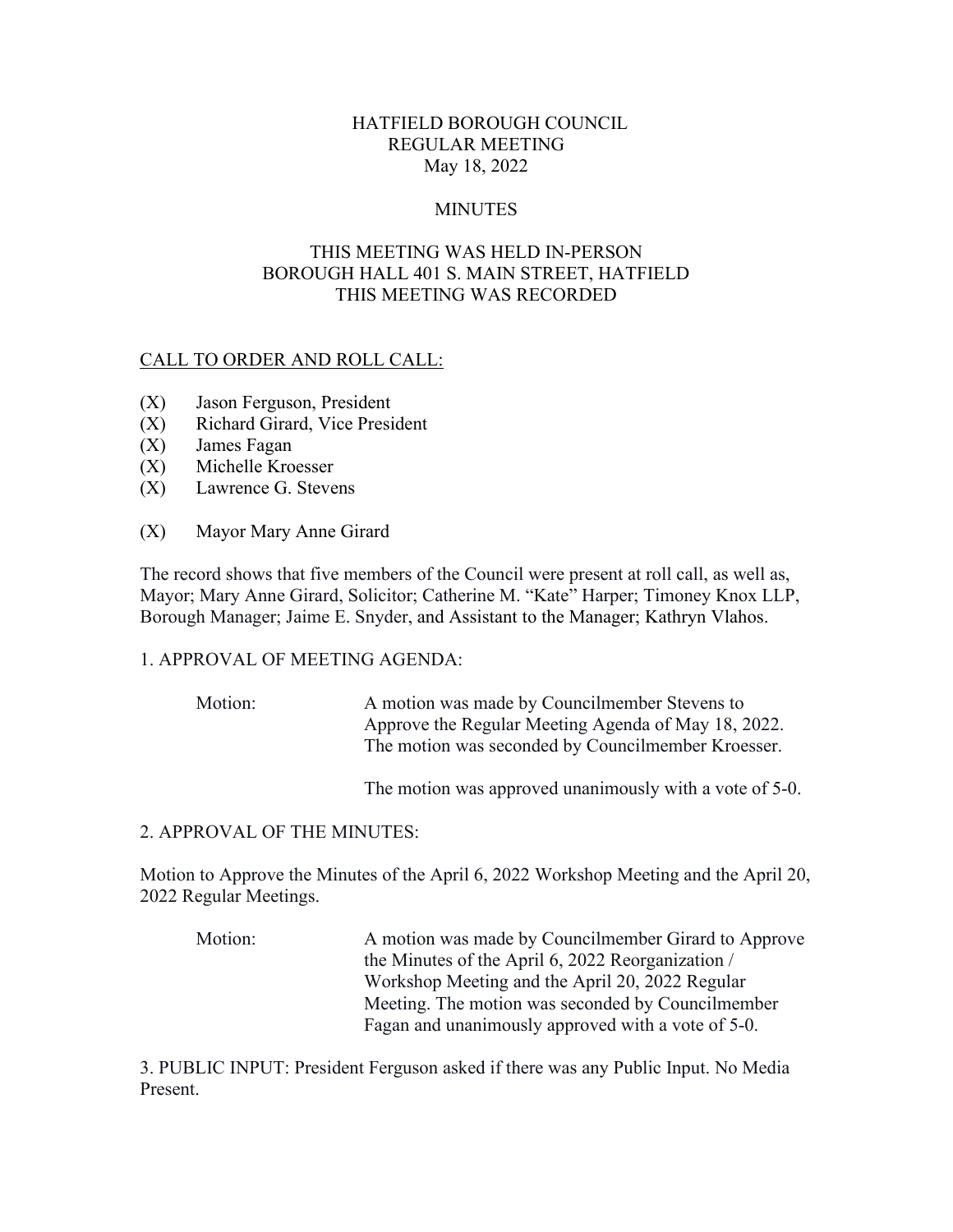4. ANNOUNCEMENTS: Manager Snyder made the following announcements:

- Next Council Meeting June 15<sup>th</sup> Workshop / Regular Meeting  $\omega$ 7:30PM in Council Chambers
- $\bullet$  HEROC is Scheduled to Meet on Wednesday, May 25, 2022 @ 8:00AM in Council Chambers
- Planning Commission is Scheduled to Meet on Monday, June 6, 2022  $\omega$ 7:00PM in Council Chambers
- HMHS is Scheduled to Meet on Tuesday, May 31, 2022  $\omega$ , 7:00PM at HVFC
- The Borough Offices will be closed Monday, May 30, 3033 in observance of the Memorial Day Holiday

5. Conditional Use Hearing for STEPHEN COLE, 390 WEST VINE STREET HATFIELD BOROUGH, for Conditional Use Approval for a Residential Accessory Building of 1200 Square Feet and Two Stories or 25 Feet Tall, where the Zoning Ordinance Requires Conditional Use Approval from Borough Council for Accessory Building which Exceed 700 Square Feet in Size and 15 Feet in Height

President Ferguson suspended the Regular Scheduled Public Meeting and opened for the Scheduled Public Hearing. A Court Reporter was present and the Public Hearing closed at 7:48PM.

Official Court Reporter Minutes for this Public Hearing can be requested at the Hatfield Borough Office.

6. NEW BUSINESS / DISCUSSION ITEMS:

 A. Conditional Use Hearing Decision for Hattricks Sports Bar and Grill 64 E. Lincoln Avenue

Solicitor Harper stated that in the packet there was a draft decision for Hattricks Sports Bar, 64 E Lincoln Ave. Live entertainment outdoors can be held from 7:00PM to 11:00PM and the band has to be located on their property. Live entertainment is from April 15th to November  $15<sup>th</sup>$  each year. The outdoor dining can be held around all year. Condition to operate in accordance with the exhibits entered into evidence at the public hearing. Solicitor Harper asked for any other conditions from Council, and hearing none she stated that this decision is on for action tonight.

# B. Monthly YTD Report

Manager Snyder reviewed the monthly-year-to date report with council and asked for any questions that they may have had.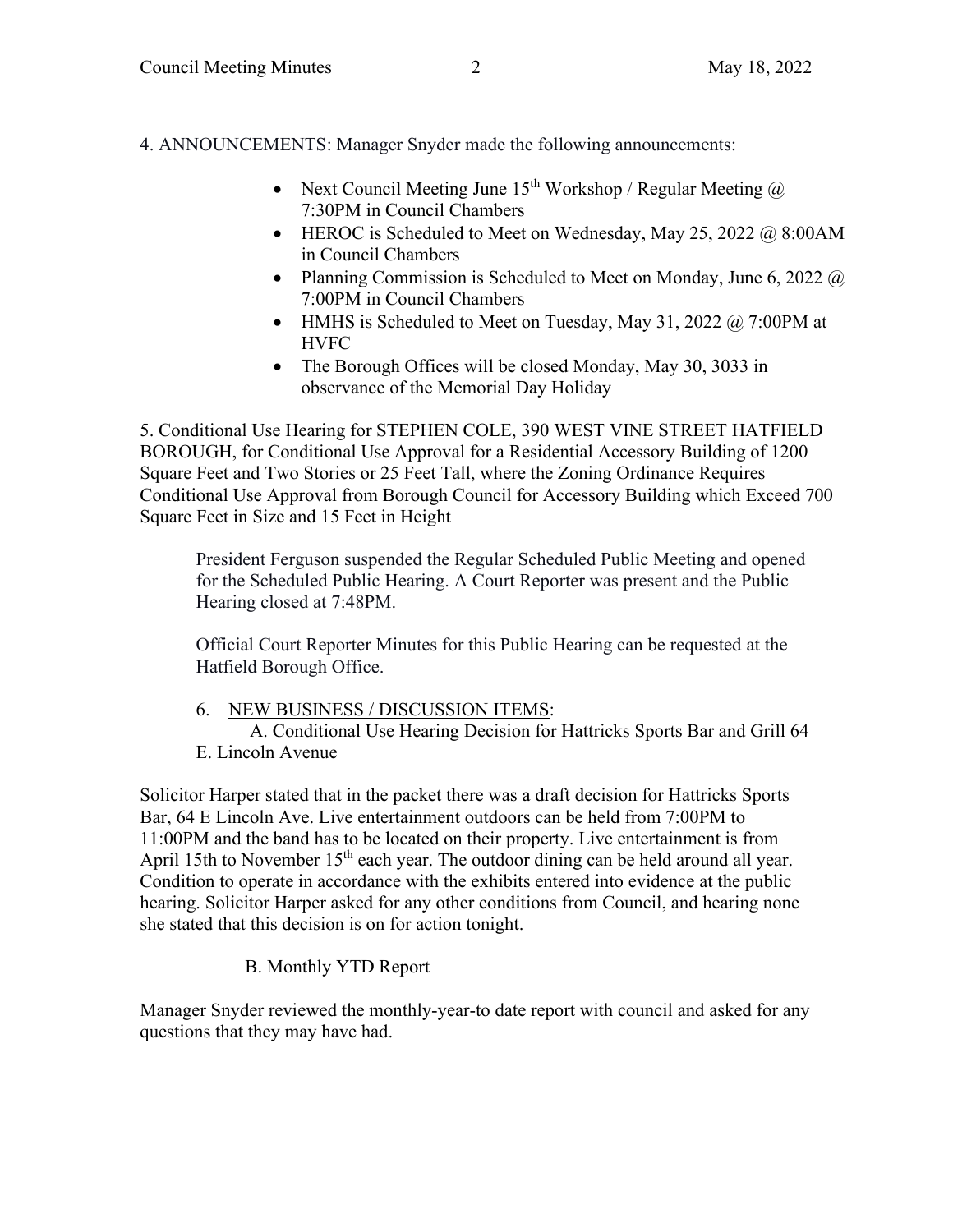C. Resolution 2022-12 Recognizing National EMS Week

Manager Snyder stated that this is on for consideration tonight to honor and recognize EMS week.

D. 2022 Roadway Resurfacing Project Award Recommendation

Manager Snyder stated that this is on for consideration tonight and it came in with the lowest bid was Blooming Glenn Contractors at \$135,992.00.

7. OLD BUSINESS:

 A. Resolution 2022-10 SURCO / Hatfield Rubber 60 Years of Business in Hatfield Borough

Manager Snyder stated that this is on for consideration tonight to honor and recognize SURCO / Hatfield Rubber for their 60 years of business in Hatfield Borough.

B. Resolution 2022-11 Tax Certification Fees

Manager Snyder stated that this is on for consideration tonight which was talked about at the May Workshop Meeting. This was requested by the current tax collector.

C. Virtual Public Meeting Update

Manager Snyder informed Council that staff has looked into live streaming meetings. Tonight, there is a trial run on the back computer running on Zoom to see how the sound and the display are on the current camera that the borough has. Manager Snyder recommended that if Council would like to hold live streaming videos that a test run starts at the June 15, 2022 meeting using the equipment we have and put in the budget for next year to update the system.

- 8. ACTION ITEMS:
	- A. Motion to Consider Resolution 2022-10 SURCO / Hatfield Rubber 60 Years of Business in Hatfield Borough

Motion: A motion was made by Councilmember Stevens to Approve Resolution 2022-10 SURCO / Hatfield Rubber 60 Years of Business in Hatfield Borough. The motion was seconded by Councilmember Kroesser.

President Ferguson asked if there were any comments or questions. There were no comments or questions.

The motion was approved unanimously with a vote of 5-0.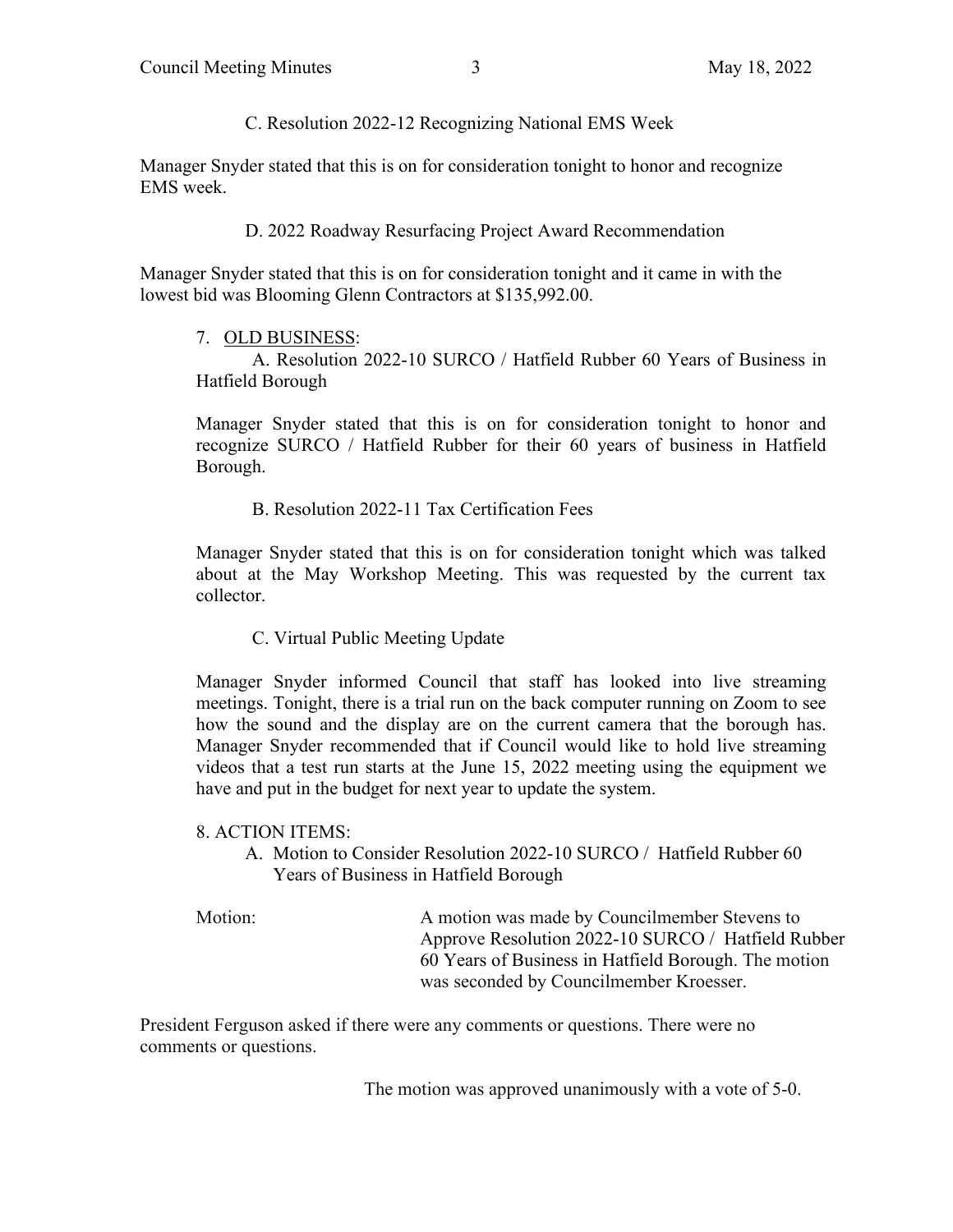B. Motion to Consider Resolution 2022-11 Tax Certification Fees

| Motion: | A motion was made by Councilmember Stevens to          |
|---------|--------------------------------------------------------|
|         | Approve Resolution 2022-11 Tax Certification Fees. The |
|         | motion was seconded by Councilmember Girard.           |

President Ferguson asked if there were any comments or questions. There were no comments or questions.

The motion was approved unanimously with a vote of 5-0.

C. Motion to Consider Resolution 2022-12 Recognizing National EMS Week

Motion: A motion was made by Councilmember Kroesser to Approve Resolution 2022-12 Recognizing National EMS Week The motion was seconded by Councilmember Fagan.

President Ferguson asked if there were any comments or questions. There were no comments or questions.

The motion was approved unanimously with a vote of 5-0.

- D. Motion to Consider Approving Conditional Use Decision for Hattricks Sports Bar and Grill, 64 E. Lincoln Avenue
- Motion: A motion was made by Councilmember Kroesser to Approve the Conditional Use Decision for Hattricks Sports Bar and Grill, 64 E. Lincoln Avenue. The motion was seconded by Councilmember Stevens.

President Ferguson asked if there were any comments or questions. There were no comments or questions.

The motion was approved unanimously with a vote of 5-0.

E. Motion to Consider Granting/Denying Conditional Use Approval to Stephen Cole 390 West Vine Street Hatfield Borough, for Conditional Use Approval for a Residential Accessory Building of 1200 Square Feet and Two Stories or 25 Feet Tall

Motion: A motion was made by Councilmember Ferguson to table the consideration of Granting/Denying Conditional Use Approval to Stephen Cole 390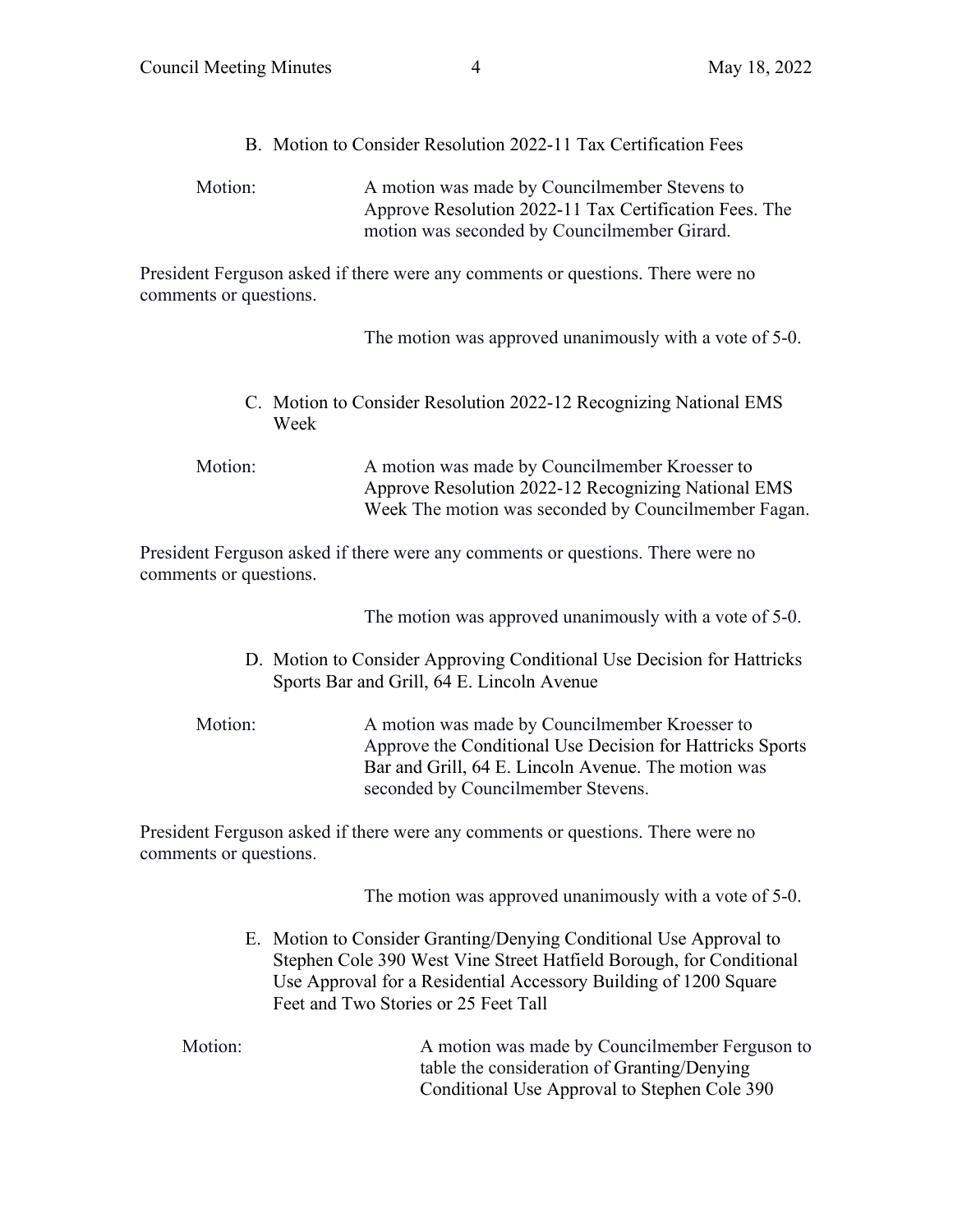West Vine Street Hatfield Borough, for Conditional Use Approval for a Residential Accessory Building of 1200 Square Feet and Two Stories or 25 Feet Tall.

President Ferguson asked if there were any comments or questions. There were no comments or questions.

The motion was approved unanimously with a vote of 5-0.

F. Motion to Consider Awarding the 2022 Roadway Resurfacing Project to Blooming Glen Contractors, Inc. in the amount of \$135,992.00 (one hundred thirty-five thousand nine hundred ninety-two dollars).

> A motion was made by Councilmember Stevens to approve Awarding the 2022 Roadway Resurfacing Project to Blooming Glen Contractors, Inc. in the amount of \$135,992.00 (one hundred thirty-five thousand nine hundred ninety-two dollars). The motion was seconded by Councilmember Girard.

President Ferguson asked if there were any comments or questions. There were no comments or questions.

The motion was approved unanimously with a vote of 5-0.

# 9. MOTION TO APPROVE PAYMENT OF THE BILLS:

President Ferguson and Manager Snyder reviewed and answered questions regarding the bill list.

Motion: A motion was made by Councilmember Stevens to Approve the payment of the bills. The motion was seconded by Councilmember Fagan.

President Ferguson asked if there were any comments or questions. There were no comments or questions.

The motion was approved unanimously with a vote of 5-0.

#### 12. MOTION TO ADJOURN:

Motion: A motion was made by Councilmember Kroesser to adjourn the Regular Meeting of May 18, 2022. The motion was seconded by Councilmember Girard and unanimously